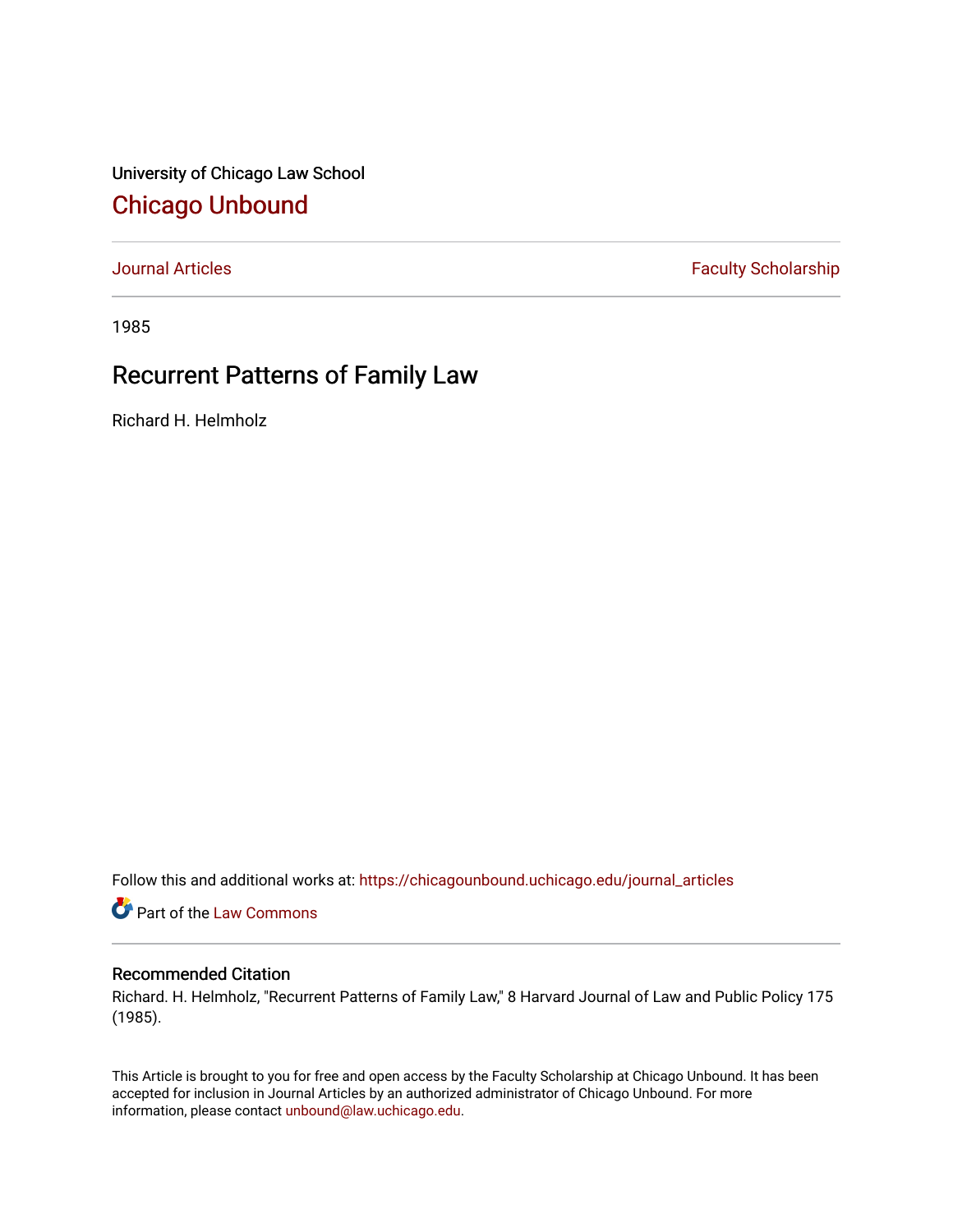## **COMMENT:** RECURRENT PATTERNS OF FAMILY LAW

#### R. H. HELMHOLZ\*

A commentator whose work in the "law of intimate associations" has been primarily historical should not enter directly into criticism of proposals to change the law. He is apt to take the part of the grumbler. He will too quickly dismiss some ideas because they are untried. He will too quickly dismiss others because he has seen them, or their like, somewhere before in the historical record and found their results unfortunate. The commentator will thereby miss what is important in the proposals advanced in articles like Mr. Temple's.<sup>1</sup>

To recognize a natural propensity to err, however, is not to say that some historical comparisons entail great risk. They may be profitable, and they can hardly be unfitting. In fact, the situation described by Mr. Temple does not seem altogether unparalleled. Some of its elements, such as the large scale entry of women into the marketplace and the acceptance of "alternative life-styles," do seem genuinely novel. However, the broad patterns described present some recurrent, and even important, patterns in family law. Therein, for this commentator, has been the value of Mr. Temple's article. It calls to mind patterns that are recurrent in the context of developments that are unprecedented.

#### DIVERGENCE BETWEEN LEGAL RULE AND COMMON USAGE

The first recurrent pattern is the emergence of a sharp separation of family law from the realities of family life. Mr. Temple notes that recent years have witnessed an increasing disparity between the law's assumptions and society's practices, and he holds that this divergence requires something like the proposal he advances. His proposal may be good. For someone who knows something about the history of the subject, however, the divergence itself is not very startling. It has happened before. Probably no area of the law ever matches human life perfectly,

**<sup>\*</sup>** Professor of Law, University of Chicago. A.B., Princeton University, 1962; LL.B., Harvard Law School, 1965; Ph.D., University of California, Berkeley, 1970.

**<sup>1.</sup>** Temple, *Freedom of Contract and Intimate Relationships,* 8 HARV.J.L. & **PUB. POL'Y** 121 **(1985).**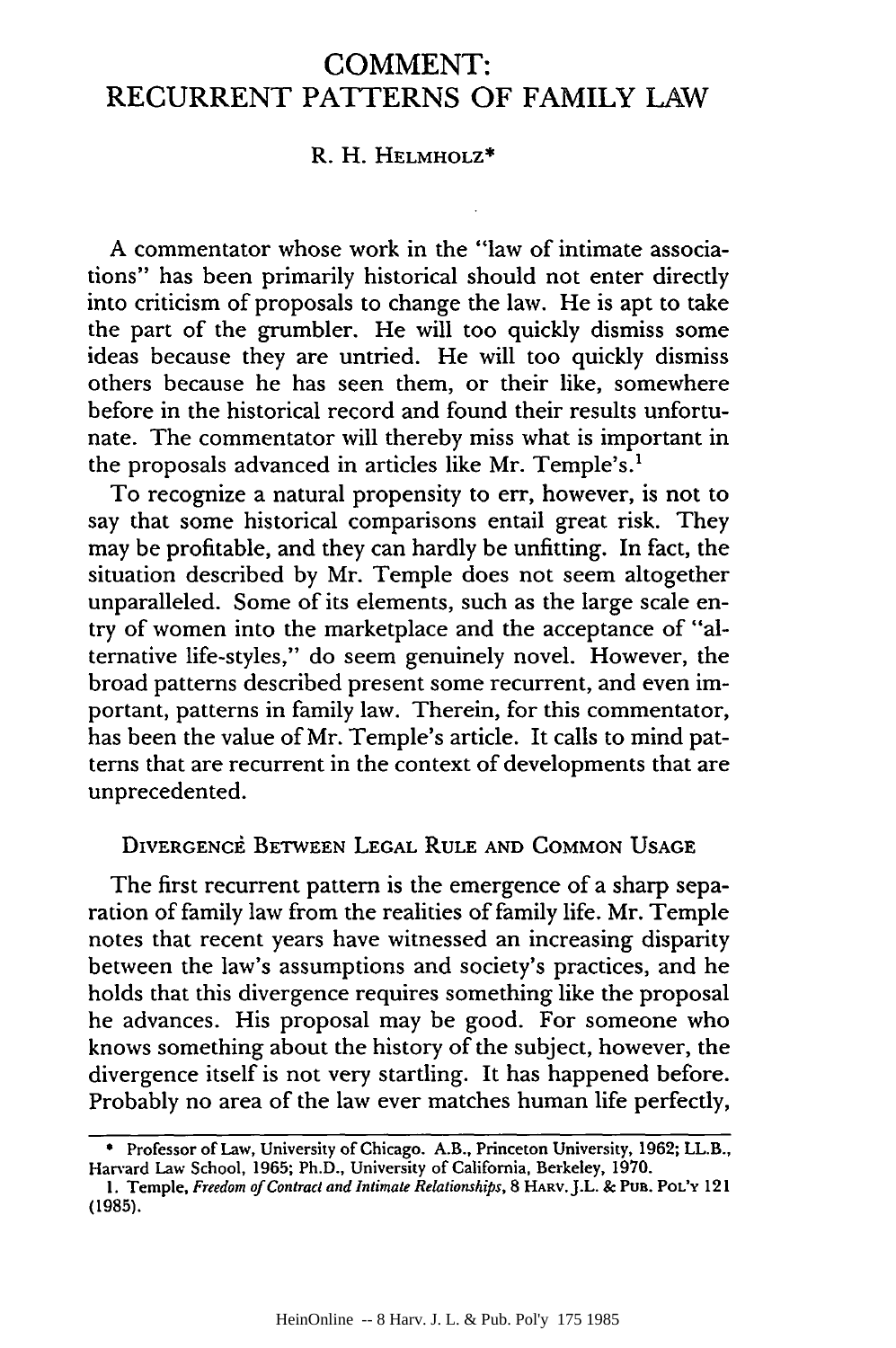but family law has always seemed particularly prone to fall out of joint with the perceptions and desires of the men and women whose lives are regulated by it.

One of the most striking examples of this divergence comes from the dawn of the modern era of family law, the Twelfth Century. The law that regulated the formation of marriage, the canon law, adopted a rule that if a man and a woman both uttered present words of consent ("I take thee as my husband [wife]"), they had entered into a valid and indissoluble union.<sup>2</sup> No ecclesiastical ceremony, no parental approval, no negotiations about property, not even subsequent sexual relations were required to make them man and wife. It was a purely consensual doctrine of what made a valid marriage.

This rule of the canon law bound all Christians, which is to say, all but the smallest part of the medieval population. In theory, disobedience meant excommunication, entailing exclusion from virtually all civil rights, and, at least in places, actual imprisonment until the person excommunicated was brought to at least nominal compliance with the canonical rules.<sup>3</sup> However, the consensual view of marriage adopted by the canon law did not carry the day with a large part of European society. Recent research has shown that most people continued to hold to an older tradition, in which consummation was required to make a marriage complete, in which the family had a legitimate though not absolute say in their children's choice of spouse, and in which the settlement of property was a normal part of a marriage agreement.<sup>4</sup> In short, family law and common assumptions about marriage fell out of joint. There was a lay view, real but largely inarticulate,<sup>5</sup> that a true marriage required more than the simple consent of the man and woman.<sup>6</sup>

*<sup>2.</sup> See Decretales Gregorii* IX, Lib. IV, titl. **1,** caps. **9-10,** in 2 **CORPUS IURIS CANONICI** 663-64 (A. Friedberg ed. 1879). The text somewhat simplifies a development which was more complicated. The law contained several exceptions, and the consensual rule was not without precedent. *See generally 1* A. EsMEIN, LE MARIAGE EN DROIT CANONIQUE 35-137 (1891).

*<sup>3.</sup> See generally* F. **LOGAN,** EXCOMMUNICATION AND THE **SECULAR** ARM IN MEDIEVAL **ENGLAND (1968).**

*<sup>4.</sup> See* G. **DuBY,** LE CHEVALIER, LA FEMME **ET** LE PRETRE **(1981),** *trans* as THE KNIGHT, THE LADY **AND** THE PRIEST **(1983);** *see also* **8J.** FAMILY HIST. **(1983),** a special issue **de**voted to religion and the family, including a full bibliography of recent work.

<sup>5.</sup> The tradition is not completely inarticulate; *see, e.g.,* H. EMANUEL, THE LATIN TEXTS OF THE WELSH LAws 141-46, 341-45 **(1967).**

<sup>6.</sup> The parallel example provided by modem attitudes toward contraception among Roman Catholic laymen, while not exact, is instructive.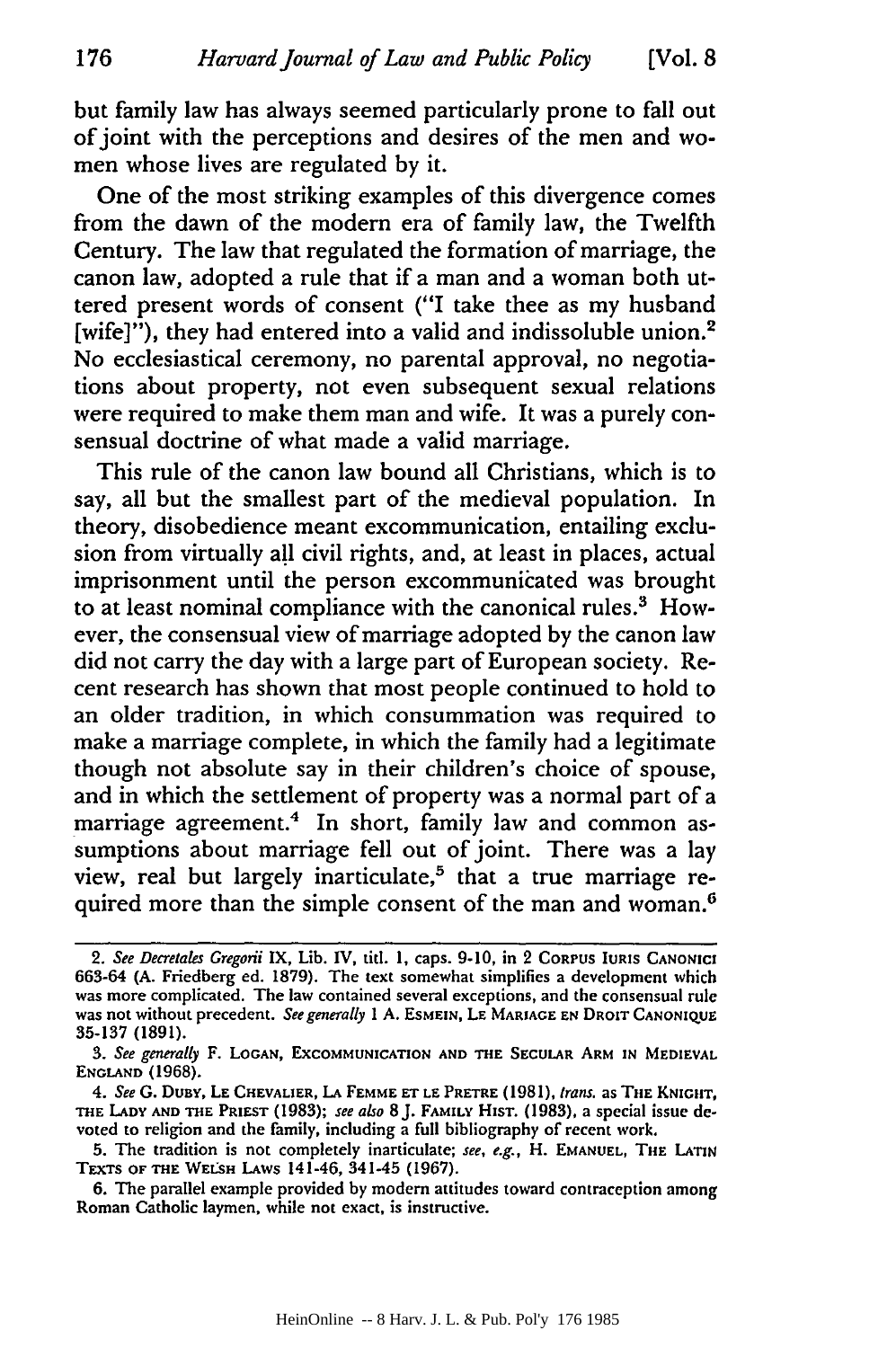What is arresting is that this divergence continued for centuries.

The process by which partial accommodation between these seemingly irreconcilable views was worked out belongs to historical inquiry, not to this commentary, but for present purposes it is instructive to view the present situation in light of this historical context. There is little doubt that the divergence now exists.7 With few exceptions, American law continues to regard marriage entered into with state sanction as the sole legitimate form of union between man and woman. It bestows special privilege on that sort of union alone, and it refuses to cross the threshold of the family home, assuming that custom and mutual accommodation will regulate what goes on inside. In such a regime divorce represents failure, not something to be expected and planned for.

This traditional marriage law, however, no longer represents something everyone accepts. If it once squared with reality, it does so no longer. Mr. Temple holds that this divergence requires a change in our ways of dealing with the marriage bond. He makes a good case for it, but from an historical perspective the situation is less disquieting than he assumes. The emerging divergence between law and societal assumptions is an example of the same sort of divergence that emerges from time to time in family law. The details are different. The broad pattern is the same.

#### THE NATURE OF LEGAL RESPONSE

To see a common pattern in family law does not, of course, compel inaction. It does not mean that there is no serious problem to be met. Lawmakers have rightly advanced reform proposals in the past, and Mr. Temple suggests they must do so today. His proposal, I think, fits a second recurring pattern in the history of family law. Where there is rift between legal rule and social reality, lawmakers determined to do something about it have gone about their task indirectly, rather than by meeting it head-on. The legal standard is thought too important an ideal to discard, but the divergence from practice is too sharp not to deal with somehow. The result is a compromise.

*<sup>7.</sup> See generally* M. **GLENDON, STATE, LAW AND FAMILY: FAMILY LAW IN TRANSITION IN THE UNITED STATES AND WESTERN EUROPE 1-9 (1977).**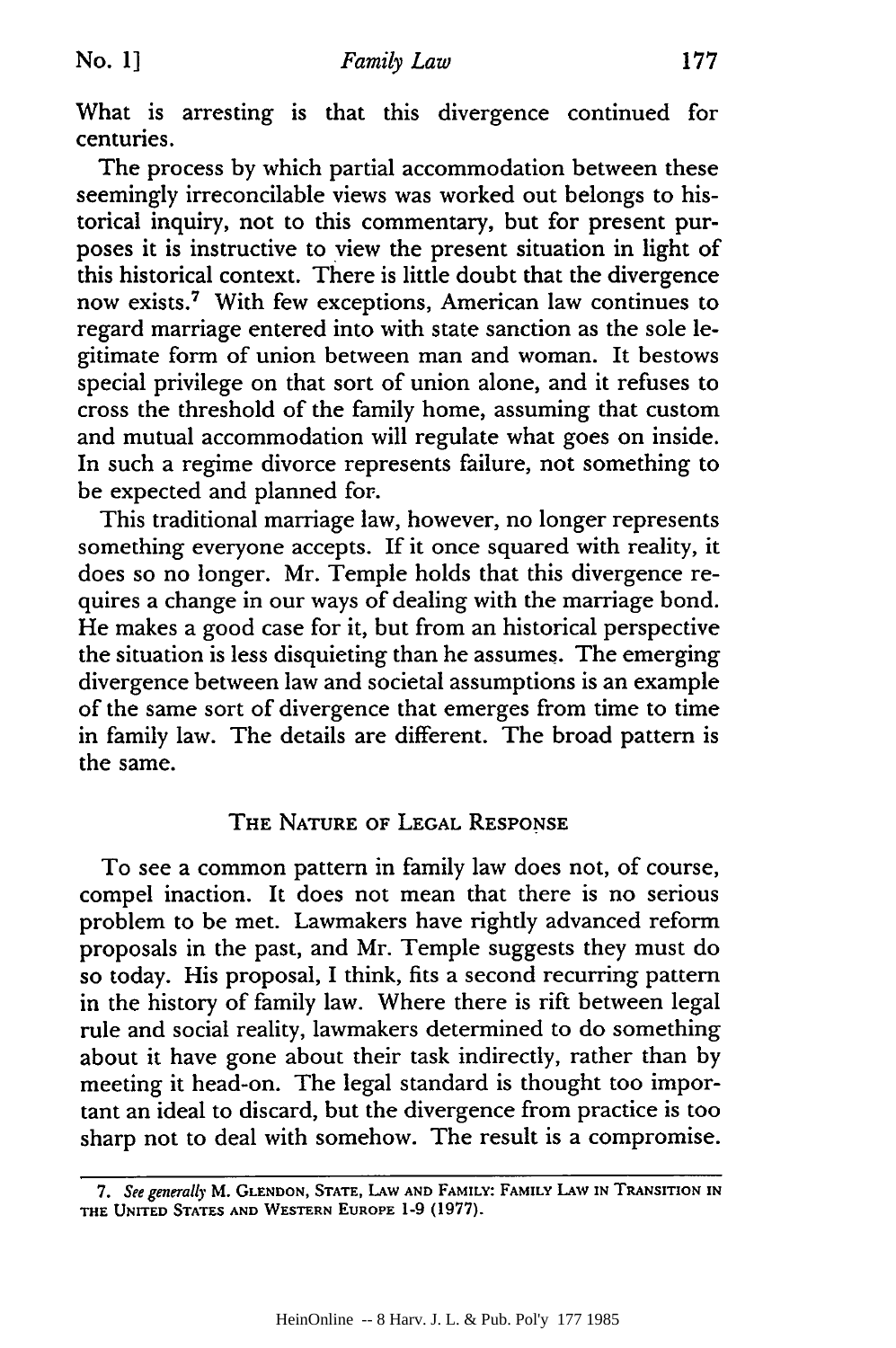Such was the case with the early marriage law just discussed. Lawyers regularly affirmed the pure consensualist doctrine of marriage as the rule of law, and the courts of the Church regularly applied it.<sup>8</sup> However, various responses recognizing the lay view were also adopted. Take the question of parents' influence over their children's marriages. The canon law did not allow the father any direct say. Instead, the lawmakers adopted a rule that distinguished between fully licit marriages and those that were valid but illicit. In order for a marriage to be fully licit the marriage had to be celebrated in the presence of witnesses, preceded by public reading of the banns, and solemnly blessed by a priest. Anything less was held to be clandestine and subjected the contracting parties to public penance, though the validity and enforceability of the marriage were not affected.<sup>9</sup>

The canon law's full approval, in other words, was reserved for deliberate and formal marriages. Into such a regime, family influence and property settlement more easily fit. The publicity and delay could readily accommodate the interests and the influences of persons other than the contracting couple. The law did not take direct account of such outside forces. It did not require parental consent, even for the marriages of minor children. It simply left room and time for those interests, and societal habits and family wishes took advantage of the opening provided.'o

Is not the proposal that contracts can provide the best way to accommodate changing patterns of married life something like the same thing? Vastly different in detail though it is, it fits the same pattern. Rather than accepting, for example, a new type of relationship of sexual union without formal marriage, the proposal is to let all who enter into such unions contract for themselves about what its terms will be. The proposal essentially leaves the definition of marriage as it is, but indirectly permits informal unions by broadening the scope of contract law.

*<sup>8.</sup> See* R. H. **HELMHOLZ, MARRIAGE LITIGATION IN MEDIEVAL ENGLAND** 25-73 (1974). 9. *See Decretales Gregorii* IX, Lib. IV, tit. 3, cap. 3, in 2 **CORPUS IURIS CANONICI.** *supra*

note 2, at 679; for England, see the Provincial constitution or statute of Archbishop Simon Mepham (1328), PROVINCIALE *(seu Constitutiones Angliae)* 273 (W. Lyndwood **ed.** 1679).

<sup>10.</sup> See Donahue, The Canon Law on the Formation of Marriage and Social Practice in the *Later Middle Ages,* 8J. **FAMILY HIsT.** 144 (1983).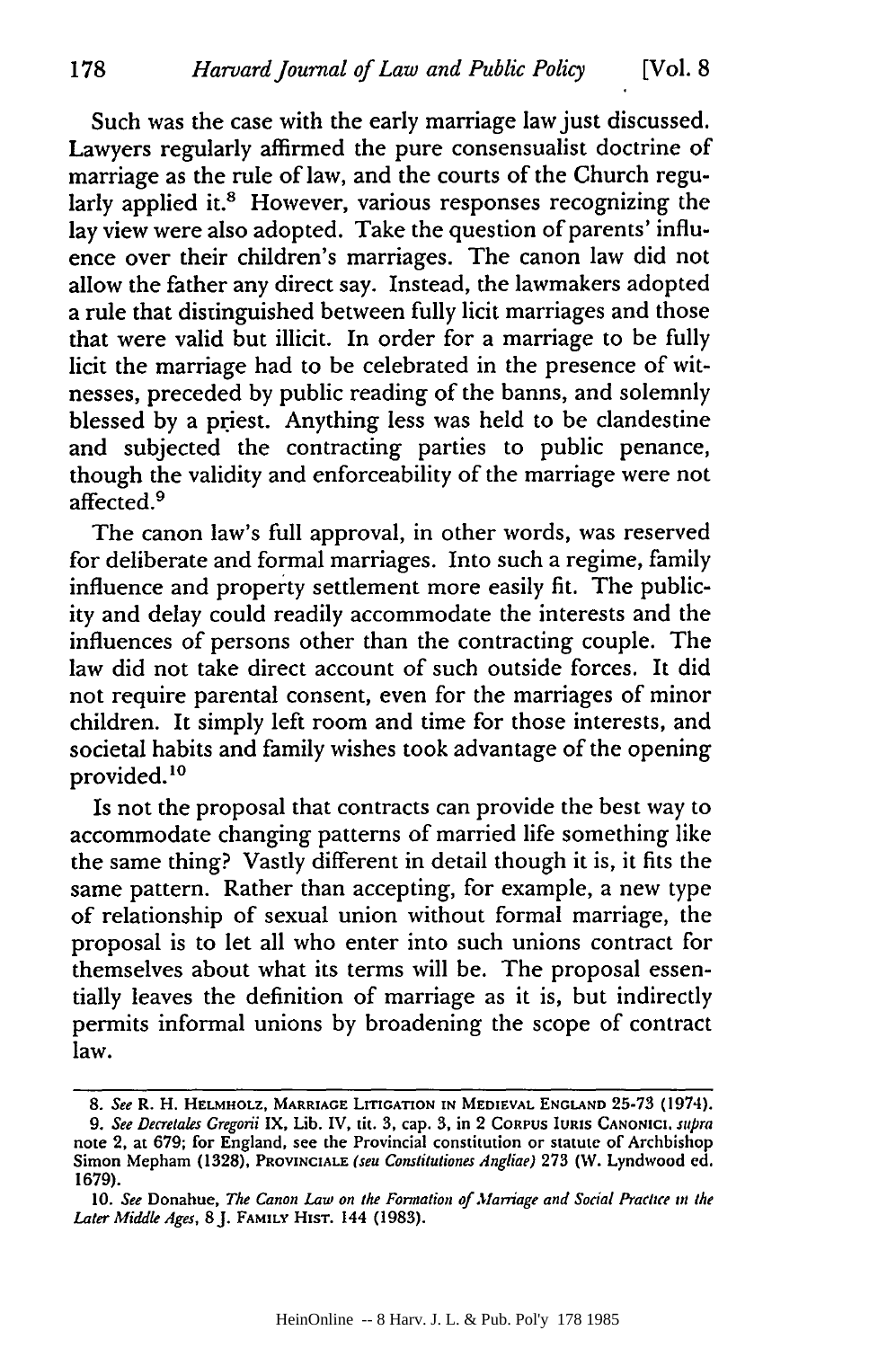It would be *possible* for a responsible reformer to propose direct recognition of a new type of union. Roman law knew something very much like it: concubinage, a union which did not have the pejorative connotations later ages associated with it.<sup>11</sup> From such a proposal a new semi-marital status might be fashioned. However, no one advances such a direct solution. Instead, what lawyers propose is to allow the development to occur, even to promote it, by slightly expanding the law of contracts and by slightly narrowing the public policy against fornication and adultery. This may in fact be the best way to proceed. Certainly contract law has enough inherent flexibility to take such a development in stride,<sup>12</sup> and consensus about what should be the incidents of a newly recognized status of semi-married partners would be difficult to achieve. Equally certainly, the proposal fits the common historical pattern of family law development by dealing with divergence between law and reality by indirection.

Much the same can be said for what is the most controversial aspect of Mr. Temple's article-his advocacy of the use of contracts to regulate domestic duties, spousal vacations, income production, and the like. He urges the use of such contracts and their recognition by our legal system. He marshalls reputable opinion to show that such contracts would actually promote harmony at home, and he believes that our legal system would not in fact be overwhelmed with petty lawsuits if courts were to enter this presently untouched area of human life.

The impetus for this proposal is the movement for legal equality between the sexes, coupled with the entry into the world of business (and out of the family home) of large numbers of women. The wisdom of such a proposal may be open to doubt. Certainly some doubt it.<sup>13</sup> That is not for me to say. I mean only to point out the indirectness of the way it meets the problem. The proposal does not suggest that the law adopt equality as a rule for domestic relations. Something like an expanded and more rigorous community property system might issue from direct acceptance of the new developments. In-

**<sup>11.</sup>** See P. **MEYER. DER** ROMISCHE KONKUBINAT **NACH DEN RECHTSQUELLEN UND DEN INSCHRIFIEN** (1895).

<sup>12.</sup> The example of the requirement of consideration and the enforcement of gifts in (onteniflation of marriage come to mind. See **A. SIMPSON,** A HISTORY OF THE COMMON L,%%V **OF CONTRACT** 418-21 **(1975).**

*<sup>13.</sup>* Soe. e.g.. H. KRAVSE. **FAMILY** LAW 100 (2d ed. 1983).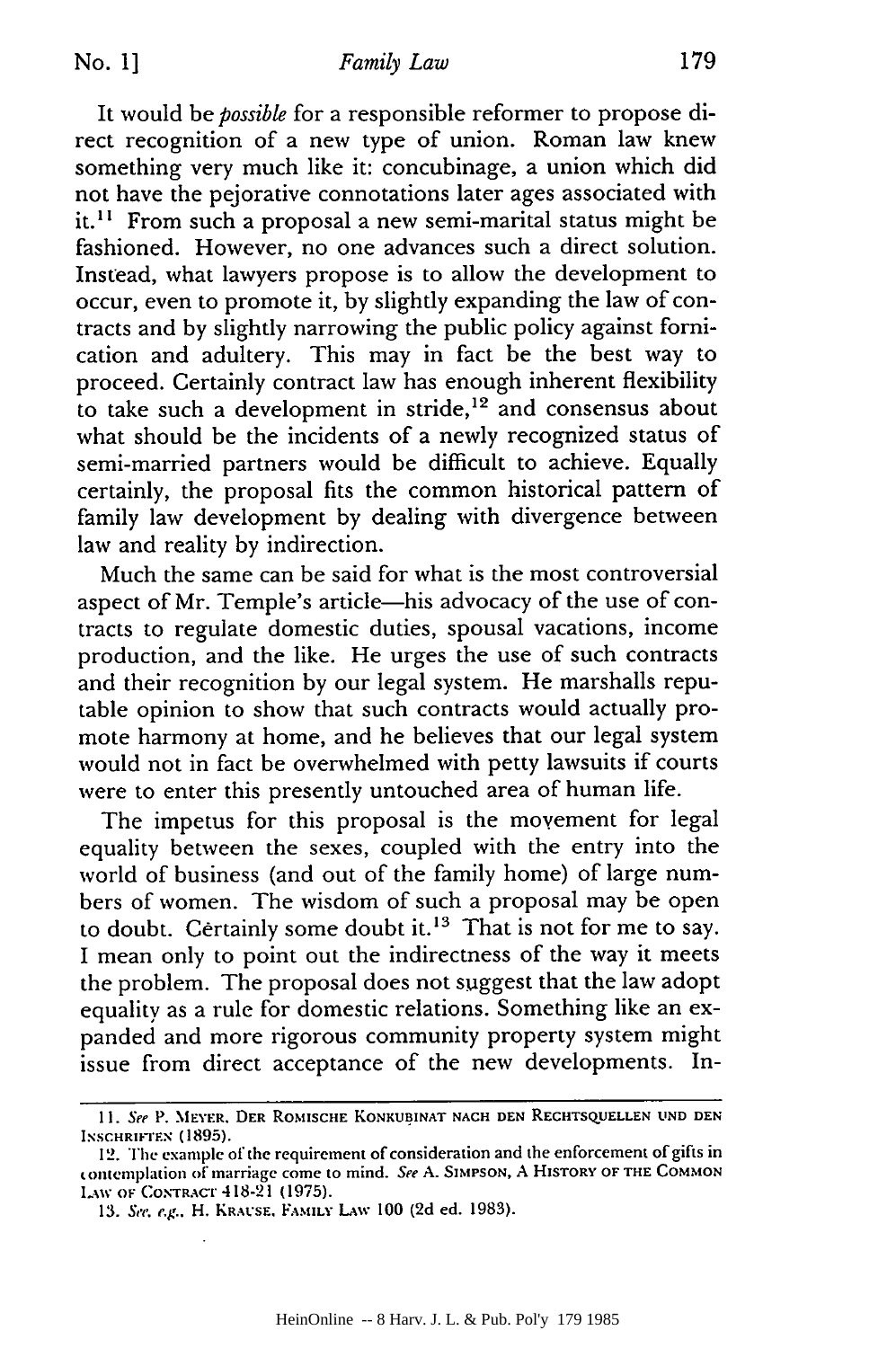180

stead, Mr. Temple suggests that it would be preferable to meet the problem by applying an existing body of contract law to domestic regulation and disputes. If the fit is not exact (and he shows that in its current form the law of contracts is not quite suitable for the task assigned), nevertheless contract law can be stretched and reformed to meet most of the needs of working spouses. It does not *necessarily* follow that greater equality, freedom and happiness will prevail in such contracts, but at least that seems the likely outcome. Equality, freedom and happiness are the goals of the proposal, and Mr. Temple's notion is that they will follow indirectly but surely from the use of such contracts.

#### THE LIKELIHOOD **OF UNEXPECTED CONSEQUENCES**

Things do not always work out as planned, in law and in life, and the results of changes in legal rules regulating family law are a rich mine of examples of the unexpected consequence. Professor S. F. C. Milsom has recently demonstrated this in discussing the origins of the early common law rules governing inheritance by women.<sup>14</sup> No one intended them to take exactly the form they did. They were .the by-products of other, more directly desired, legal changes. This is not, of course, an invariable rule. Not everything occurs by chance. But the pattern in which the adoption of one legal rule gives rise to results that are not expected, or even acceptable, to the formulators of the rule has been a common one in the history of family law. It is common enough that we should not be surprised if the use of contracts to govern relations in the home repeated it.

The history of the canon law of marriage discussed above provides an instructive example. The canon lawyers who developed the distinction between valid and licit marriages must have thought of it as a sensible compromise between the pure consensualist view of marriage and the evident need for safeguards recognizing society's needs and interests. Doubtless they expected that the publicly celebrated marriage would be the norm, while the law preserved the ideal that marriage depended solely on consent, not family approval or sexual relations. To some extent their hopes were realized in the

**<sup>14.</sup>** *Inheritance by Women in the Twelfth and Early Thirteenth Centuries,* in **ON TlE** LAWS **AND CUSTOMS OF ENGLAND: ESSAYS IN HONOR OF SAMUEL E. THORNE 60 (M.** Arnold, **T.** Green, **S.** Scully, **& S.** White, eds. **1981).**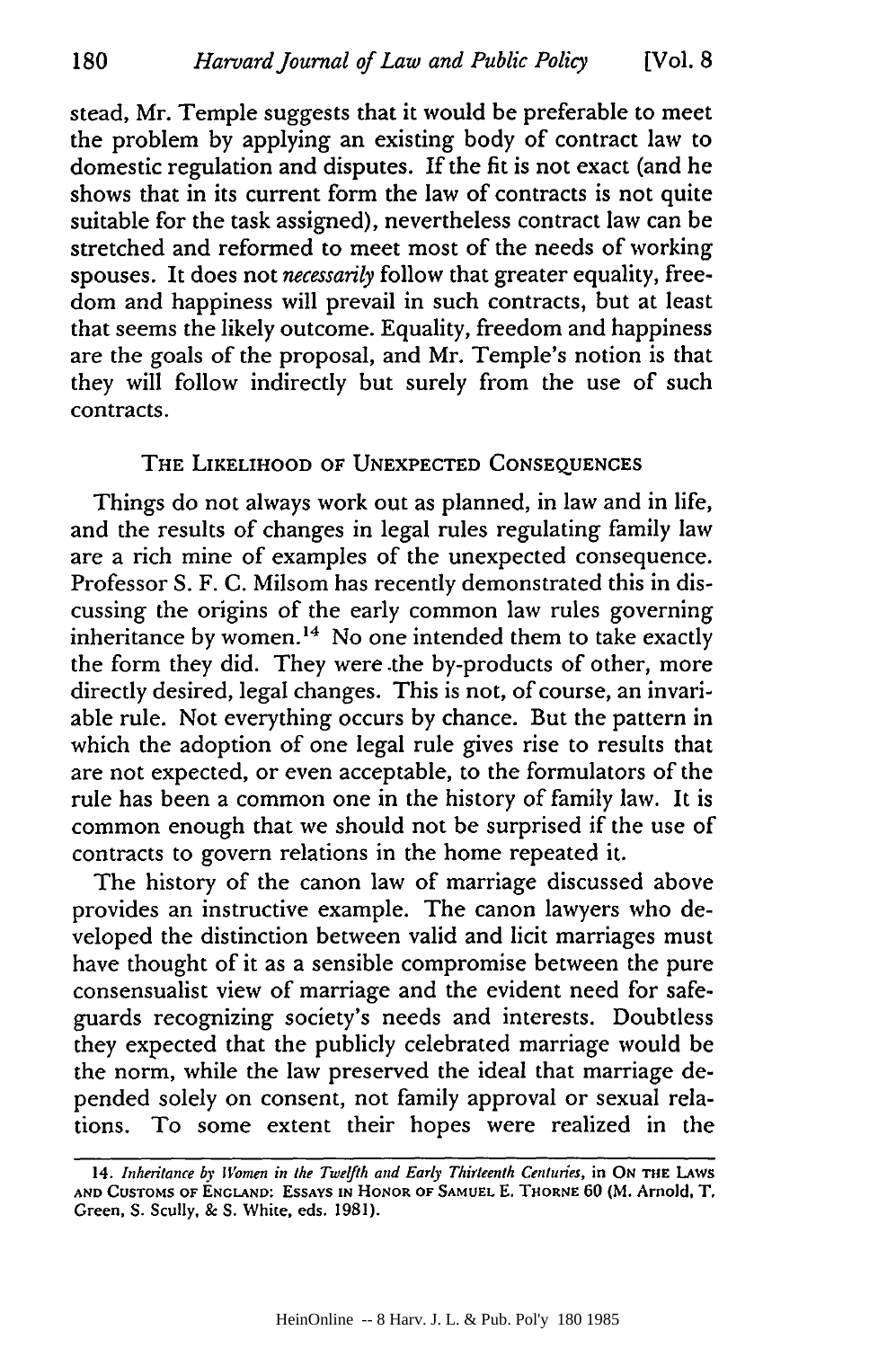developments of the later Middle Ages.<sup>15</sup> However, the distinction they arrived at had at least one unintended consequence. It meant that many marriages, privately entered into and valid in the eyes of God and the couple, could not be proved in a public court because they had been made privately, without witnesses. Where one of the parties to such a private marriage subsequently married someone else in public, only the second marriage could be proved in a public court. Hence the prior, and theoretically valid marriage, would fail a court test if one party disavowed it. The courts of the Church had therefore to uphold as legitimate the subsequent, public marriage even though such marriages were in truth no more than perpetual adultery. Because laymen did not accept the consensualist rule, the problem was exacerbated. Laymen took advantage of the rules of proof to avoid the canon law's rule of what constituted a valid marriage, and thereby left the Church in the unexpected position of enforcing what were, canonically speaking, sinful marriages.<sup>16</sup> That consequence followed naturally, but unexpectedly, from the rules the Church adopted to narrow the divergence between law and society's expectations.

Would similar unexpected consequences attend the adoption of Mr. Temple's suggestion that contracts offer a promising way of dealing with current family law problems? I suspect so. No one has powers of divination, I admit. It is impossible to know with certainty what consequences would attend the adoption of the article's proposals. Nonetheless, some unintended consequences probably would arise, and it may be worth speculating briefly on a few of the possibilities.

One is that courts will be encouraged to look even further into the fairness of antenuptial property settlements than they currently do. If courts get into the business of enforcing domestic contracts between husband and wife, they will almost certainly have to do so with an expanded view of the doctrines of unconscionability and overreaching. Mr. Temple advocates an expanded inquiry into the fairness of contracts regulating intimate associations, and he is right to do so. The nature of the marriage tie-intimate, continuing, and changing-re-

**<sup>15.</sup>** Sheehan, The Formation and *Stability* of .1arriage in Fourteenth-Century England: *Evidence* of an *Ely* Register, 33 **MEDIAEVAL STUDIES** 228 (1971).

**<sup>16.</sup>** See. e.g., Brundage, *Concubinage* and .Marriage in ledieval *Canon* Law, *IJ.* **MEDIEVAL** HisT. 1. 8-9 (1975).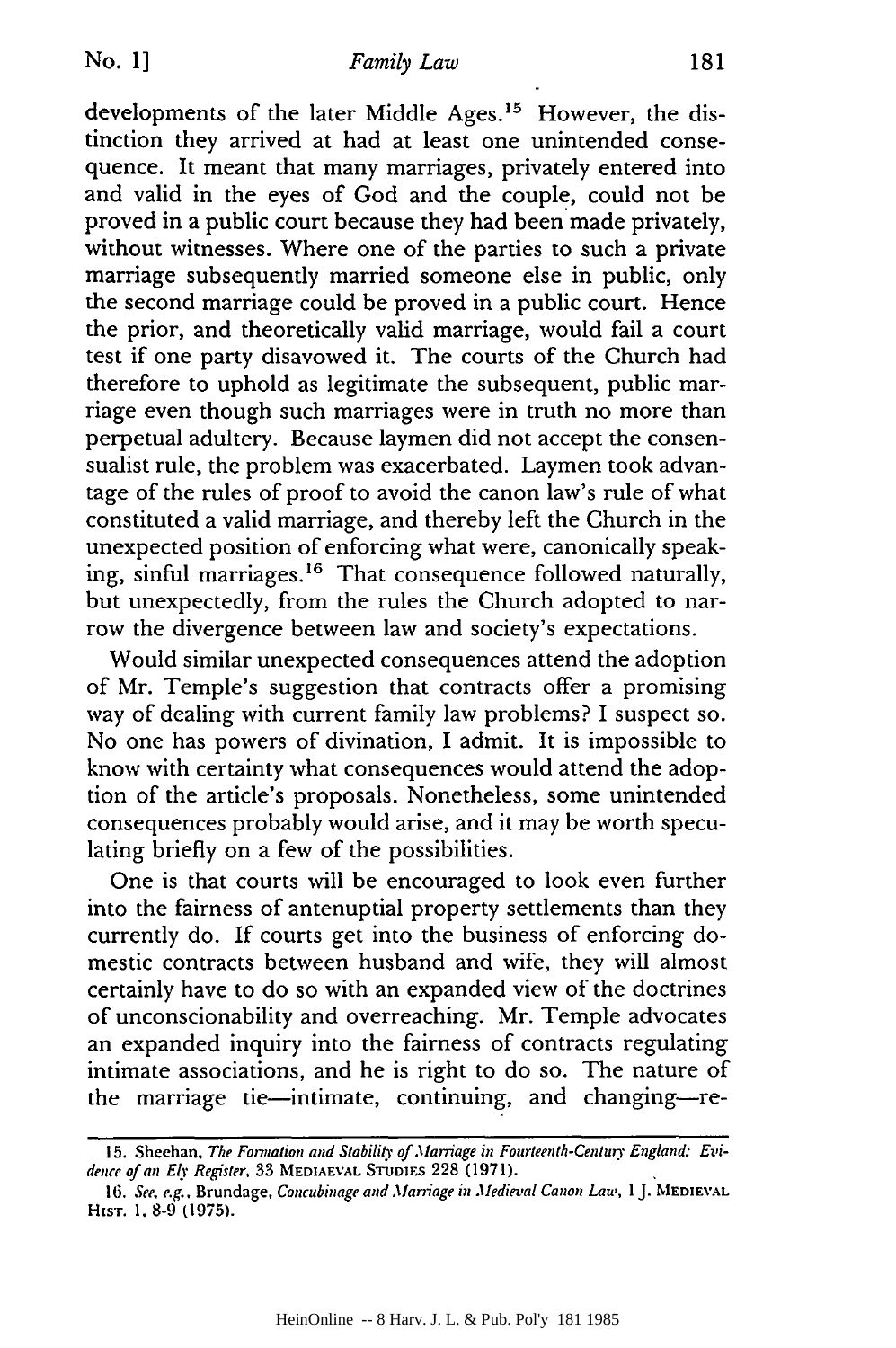quires it. But can a satisfactory line be drawn between contracts for division of property at death or divorce and contracts regulating the details of married life? They are likely to be made at the same time, even in the same document. Or would the line be crossed by courts looking closely'into the details of property settlements, taking into account how things have worked out, to insure that both parties were getting a fair shake? There are signs already of how tempting courts find the prospect, 17 and an unexpected consequence of the widespread use and enforcement of "contracts of intimate association" might well be the destruction of the rule that prenuptial agreements will be enforced according to their terms as long as there has been full disclosure at the time of contracting.

A second possibility is that the proposal's adoption would have a considerable impact on the law of contracts itself. Traditional common law allows only a small role to specific performance; money damages have always been the rule. However, if courts are to enforce domestic contracts, they are almost bound to move in the opposite direction. If a couple agrees that each will have a three-week vacation, any court called upon to enforce that agreement will have to enforce it by means which amount to specific performance, whether this is by penal damages, a negative injunction, or direct order. Ordinary money damages make no sense. If this happens, what becomes of the argument that specific performance cannot be awarded in ordinary contract cases because courts will not impose, and cannot supervise, continuing personal service contracts? Regular enforcement of marriage agreements, the most intimate of all personal service contracts, will make the old law suspect. This is not necessarily bad. There may be signs of it already.<sup>18</sup> But it would be an unintended consequence of a change of law made for quite a different reason.

A third possibility is that the proposal might actually lead to restrictions on divorce. This would be the most unintended consequence of all, but it is possible. No contract would be easier for a couple in love to sign than one which put some teeth into the promise "to have and to hold till death do us

**<sup>17.</sup>** *See, e.g., In re* Estate of Edsell, 447 So.2d **263** (Fla. App. **1983);** Matter of **Estate** of Benker, 416 Mich. 681, 331 N.W.2d 193 (1982); Eule v. Eule. 24 **Il1.** App. 3d 83, 320 N.E. 2d **506** (1974); Connolly v. Connolly, 270 N.W.2d 44 (S.D. 1978).

<sup>18.</sup> See Burrows, Specific Performance at the Crossroads, 4 LEGAL STUDIES: THE JOURNAL **OF THE SOCIETY OF** PUBLIC **TEACHERS OF LAW** 102 (1984).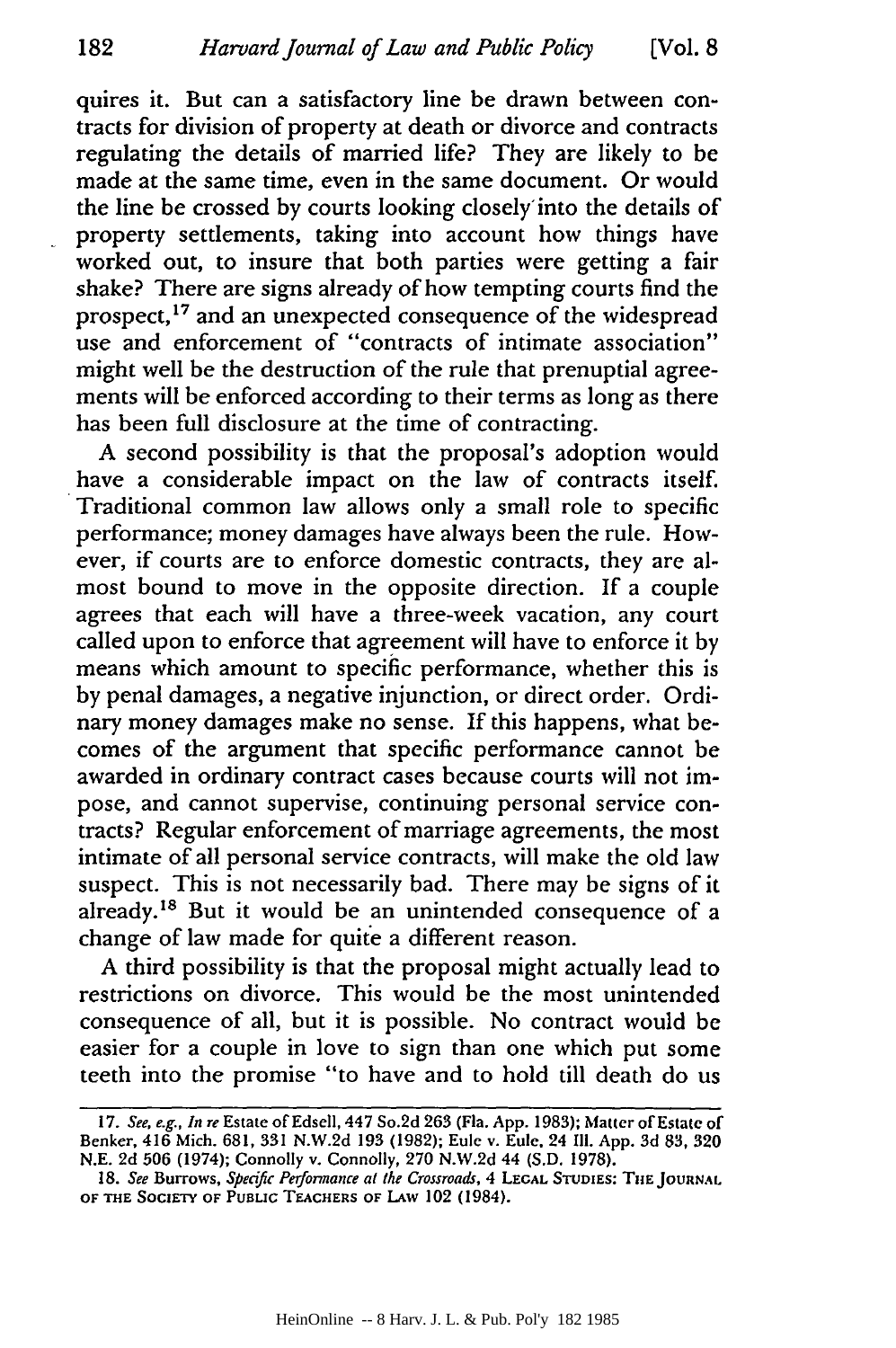part." The churches, the most likely drafters of the form-type marriage contracts most couples would doubtless use, might naturally favor some such restriction. If state-declared public policy is to give way to enforcement of agreements between spouses, why should they not be free to restrict their own right to divorce? Such agreements would not need to contain absolute prohibitions against divorce; they might merely limit the right to a given set of circumstances or make provision for post-divorce support that would make divorce impractical. The law of recent years has seen the emergence of a "right to marry," but it does not necessarily follow that there is a constitutional right to desert and remarry.<sup>19</sup> Its main prop so far has been public policy declared by statute. If that falls to a regime of free contract, the way would be opened to a result its proponents would find most incongruous: the tie that binds by law as well as by moral force.

Against such a result loud voices would be raised. Perhaps it could happen only if there were a real shift in moral sentiment. But such things have occasionally occurred. Intimate associations have always had a life of their own, one beyond the power of legislators to control, or commentators to predict. This most important area of human life has often moved in response to forces that are beyond the law's power to dictate. Sometimes we cannot even describe them with accuracy. Recurrent patterns in the history of family law show, above all, how resistant our conduct is to regulation from outside.

<sup>19.</sup> See Loving v. Virginia. 388 U.S. 1 (1967). Of course, such a constitutional right could conceivably be fashioned, using. for example. Boddie v. Connecticut, 401 U.S. **371** (1970) and Redhall v. Zablocki, 418 F. Supp. 1061 (E.D. Wis. 1976).